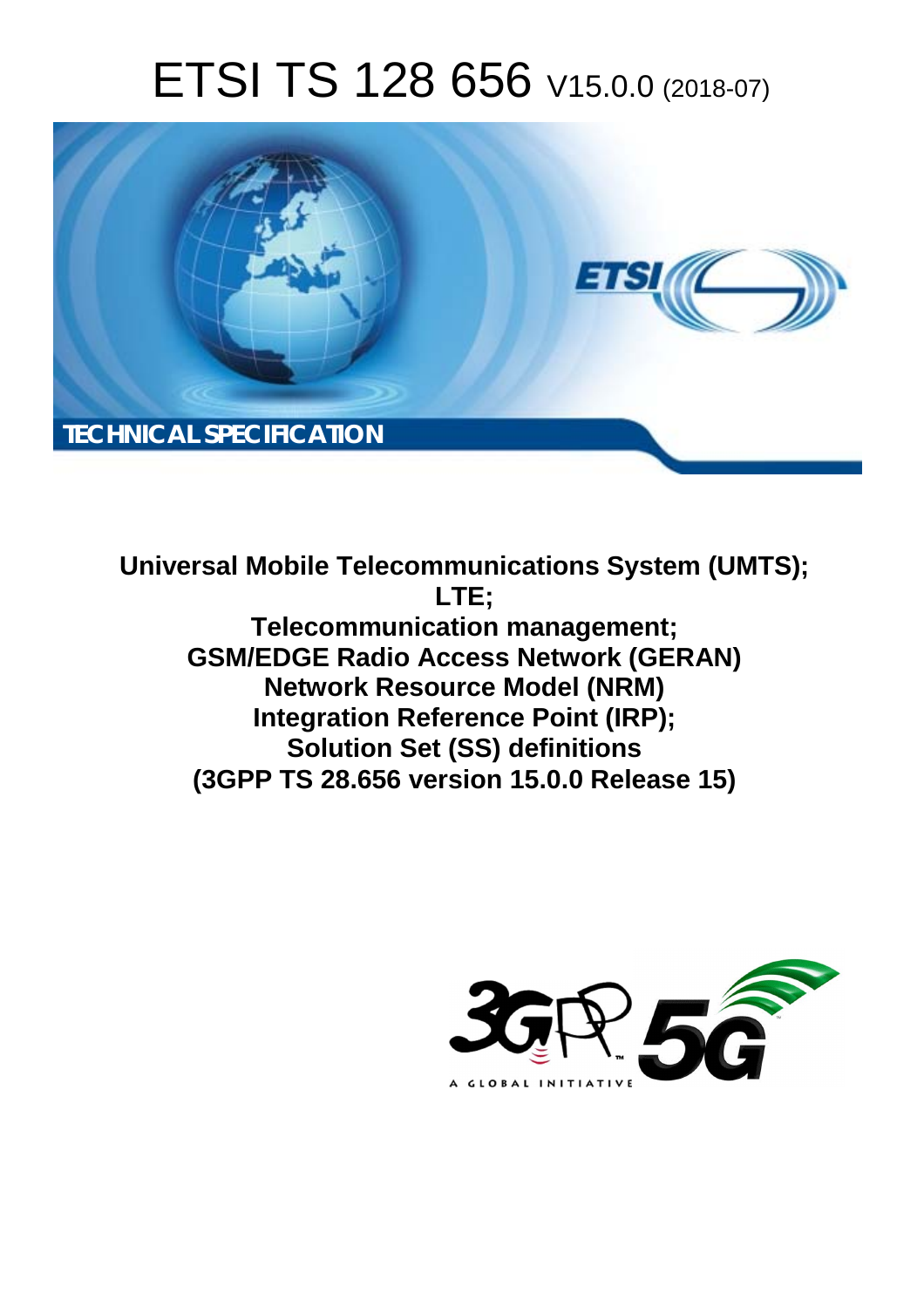Reference RTS/TSGS-0528656vf00

> Keywords LTE,UMTS

#### *ETSI*

#### 650 Route des Lucioles F-06921 Sophia Antipolis Cedex - FRANCE

Tel.: +33 4 92 94 42 00 Fax: +33 4 93 65 47 16

Siret N° 348 623 562 00017 - NAF 742 C Association à but non lucratif enregistrée à la Sous-Préfecture de Grasse (06) N° 7803/88

#### *Important notice*

The present document can be downloaded from: <http://www.etsi.org/standards-search>

The present document may be made available in electronic versions and/or in print. The content of any electronic and/or print versions of the present document shall not be modified without the prior written authorization of ETSI. In case of any existing or perceived difference in contents between such versions and/or in print, the only prevailing document is the print of the Portable Document Format (PDF) version kept on a specific network drive within ETSI Secretariat.

Users of the present document should be aware that the document may be subject to revision or change of status. Information on the current status of this and other ETSI documents is available at <https://portal.etsi.org/TB/ETSIDeliverableStatus.aspx>

If you find errors in the present document, please send your comment to one of the following services: <https://portal.etsi.org/People/CommiteeSupportStaff.aspx>

#### *Copyright Notification*

No part may be reproduced or utilized in any form or by any means, electronic or mechanical, including photocopying and microfilm except as authorized by written permission of ETSI. The content of the PDF version shall not be modified without the written authorization of ETSI. The copyright and the foregoing restriction extend to reproduction in all media.

> © ETSI 2018. All rights reserved.

**DECT**TM, **PLUGTESTS**TM, **UMTS**TM and the ETSI logo are trademarks of ETSI registered for the benefit of its Members. **3GPP**TM and **LTE**TM are trademarks of ETSI registered for the benefit of its Members and of the 3GPP Organizational Partners. **oneM2M** logo is protected for the benefit of its Members.

**GSM**® and the GSM logo are trademarks registered and owned by the GSM Association.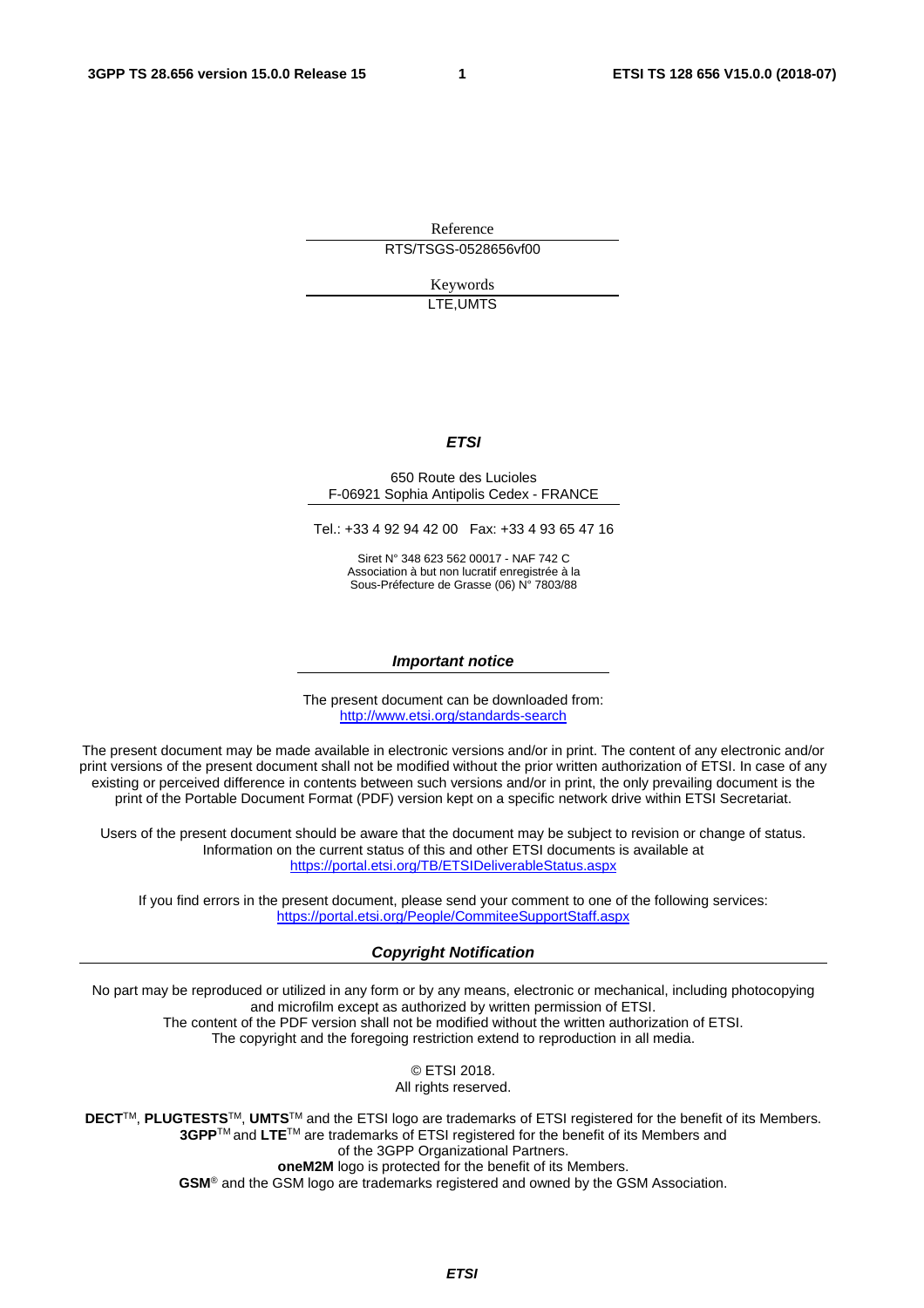### Intellectual Property Rights

#### Essential patents

IPRs essential or potentially essential to normative deliverables may have been declared to ETSI. The information pertaining to these essential IPRs, if any, is publicly available for **ETSI members and non-members**, and can be found in ETSI SR 000 314: *"Intellectual Property Rights (IPRs); Essential, or potentially Essential, IPRs notified to ETSI in respect of ETSI standards"*, which is available from the ETSI Secretariat. Latest updates are available on the ETSI Web server ([https://ipr.etsi.org/\)](https://ipr.etsi.org/).

Pursuant to the ETSI IPR Policy, no investigation, including IPR searches, has been carried out by ETSI. No guarantee can be given as to the existence of other IPRs not referenced in ETSI SR 000 314 (or the updates on the ETSI Web server) which are, or may be, or may become, essential to the present document.

#### **Trademarks**

The present document may include trademarks and/or tradenames which are asserted and/or registered by their owners. ETSI claims no ownership of these except for any which are indicated as being the property of ETSI, and conveys no right to use or reproduce any trademark and/or tradename. Mention of those trademarks in the present document does not constitute an endorsement by ETSI of products, services or organizations associated with those trademarks.

### Foreword

This Technical Specification (TS) has been produced by ETSI 3rd Generation Partnership Project (3GPP).

The present document may refer to technical specifications or reports using their 3GPP identities, UMTS identities or GSM identities. These should be interpreted as being references to the corresponding ETSI deliverables.

The cross reference between GSM, UMTS, 3GPP and ETSI identities can be found under [http://webapp.etsi.org/key/queryform.asp.](http://webapp.etsi.org/key/queryform.asp)

# Modal verbs terminology

In the present document "**shall**", "**shall not**", "**should**", "**should not**", "**may**", "**need not**", "**will**", "**will not**", "**can**" and "**cannot**" are to be interpreted as described in clause 3.2 of the [ETSI Drafting Rules](https://portal.etsi.org/Services/editHelp!/Howtostart/ETSIDraftingRules.aspx) (Verbal forms for the expression of provisions).

"**must**" and "**must not**" are **NOT** allowed in ETSI deliverables except when used in direct citation.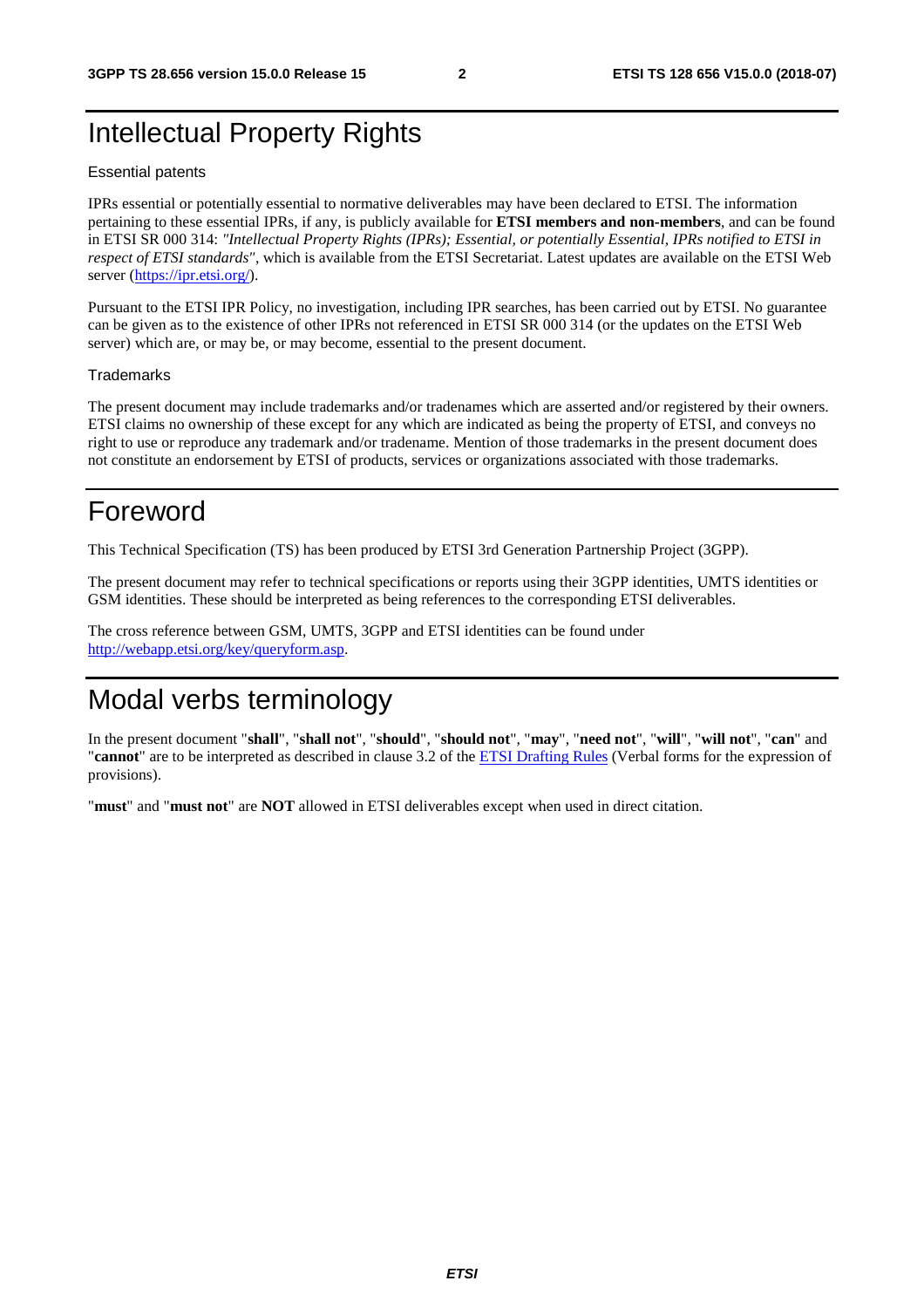# Contents

| 1                  |                               |  |  |  |  |  |  |  |
|--------------------|-------------------------------|--|--|--|--|--|--|--|
|                    |                               |  |  |  |  |  |  |  |
| 2                  |                               |  |  |  |  |  |  |  |
| 3<br>3.1           |                               |  |  |  |  |  |  |  |
| 3.2                |                               |  |  |  |  |  |  |  |
| 4                  |                               |  |  |  |  |  |  |  |
|                    |                               |  |  |  |  |  |  |  |
|                    | <b>Annex A (normative):</b>   |  |  |  |  |  |  |  |
| A.0                |                               |  |  |  |  |  |  |  |
| A.1                |                               |  |  |  |  |  |  |  |
| A.1.1<br>A.1.2     |                               |  |  |  |  |  |  |  |
|                    |                               |  |  |  |  |  |  |  |
| A.2                |                               |  |  |  |  |  |  |  |
| A.2.1<br>A.2.2     |                               |  |  |  |  |  |  |  |
| A.2.2.1            |                               |  |  |  |  |  |  |  |
| A.2.2.2            |                               |  |  |  |  |  |  |  |
| A.2.2.3            |                               |  |  |  |  |  |  |  |
| A.2.2.4<br>A.2.2.5 |                               |  |  |  |  |  |  |  |
| A.2.2.6            |                               |  |  |  |  |  |  |  |
| A.3                |                               |  |  |  |  |  |  |  |
| A.3.1              |                               |  |  |  |  |  |  |  |
| A.3.2              |                               |  |  |  |  |  |  |  |
|                    | <b>Annex B</b> (normative):   |  |  |  |  |  |  |  |
| B.0                |                               |  |  |  |  |  |  |  |
|                    |                               |  |  |  |  |  |  |  |
| B.1<br>B.1.0       |                               |  |  |  |  |  |  |  |
| B.1.1              |                               |  |  |  |  |  |  |  |
|                    |                               |  |  |  |  |  |  |  |
| B.2<br>B.2.1       |                               |  |  |  |  |  |  |  |
| <b>B.2.2</b>       |                               |  |  |  |  |  |  |  |
| B.3                |                               |  |  |  |  |  |  |  |
| B.3.1              |                               |  |  |  |  |  |  |  |
| <b>B.3.2</b>       |                               |  |  |  |  |  |  |  |
| <b>B.3.3</b>       |                               |  |  |  |  |  |  |  |
|                    | <b>Annex C</b> (informative): |  |  |  |  |  |  |  |
|                    |                               |  |  |  |  |  |  |  |
|                    |                               |  |  |  |  |  |  |  |

 $\mathbf{3}$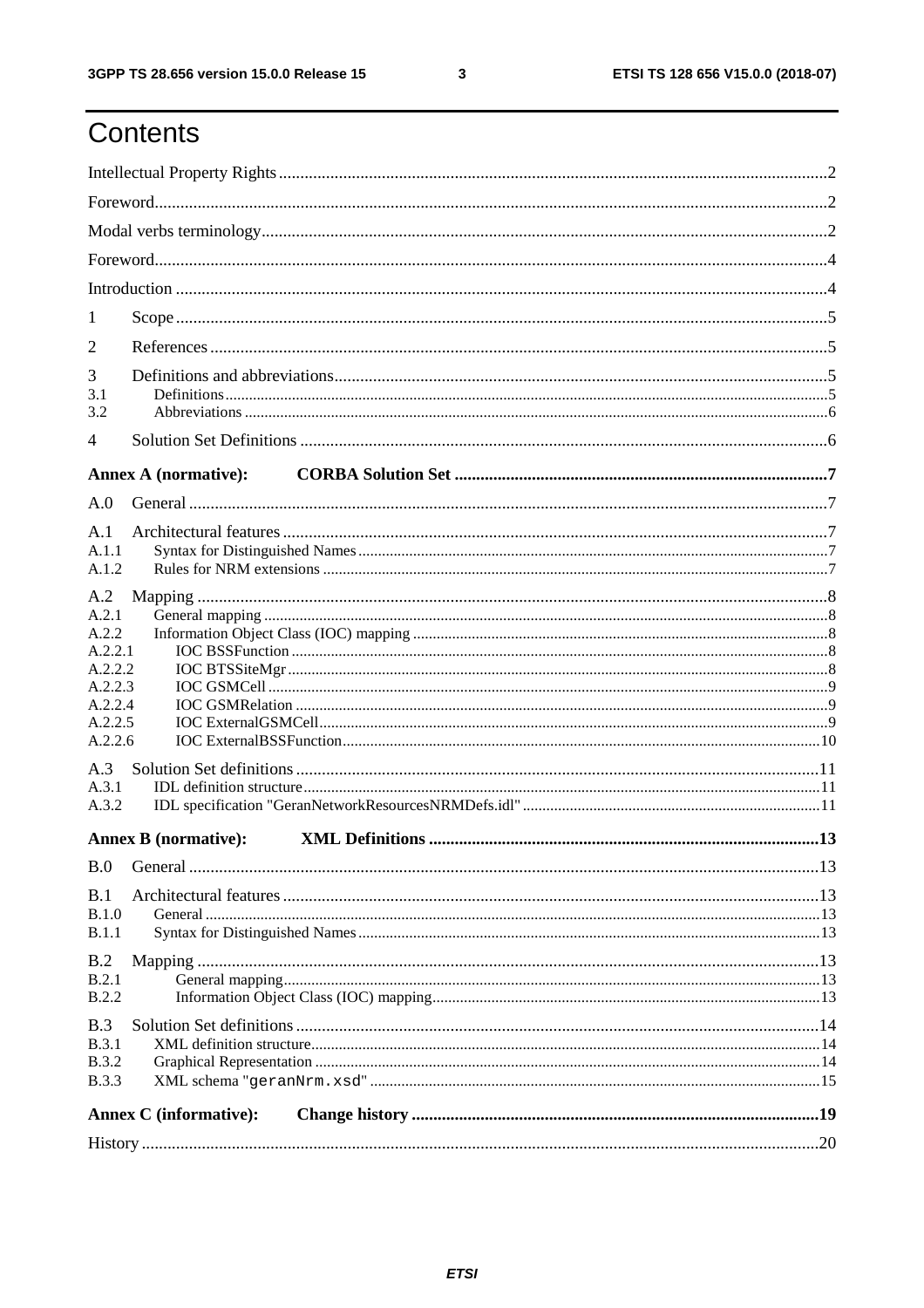## Foreword

This Technical Specification has been produced by the 3rd Generation Partnership Project (3GPP).

The contents of the present document are subject to continuing work within the TSG and may change following formal TSG approval. Should the TSG modify the contents of the present document, it will be re-released by the TSG with an identifying change of release date and an increase in version number as follows:

Version x.y.z

where:

- x the first digit:
	- 1 presented to TSG for information;
	- 2 presented to TSG for approval;
	- 3 or greater indicates TSG approved document under change control.
- y the second digit is incremented for all changes of substance, i.e. technical enhancements, corrections, updates, etc.
- z the third digit is incremented when editorial only changes have been incorporated in the document.

### Introduction

The present document is part of a TS-family covering the 3rd Generation Partnership Project; Technical Specification Group Services and System Aspects; Telecommunication management; as identified below:

- 28.654: GSM/EDGE Radio Access Network (GERAN) Network Resource Model (NRM) Integration Reference Point (IRP); Requirements.
- 28.655: GSM/EDGE Radio Access Network (GERAN) Network Resource Model (NRM) Integration Reference Point (IRP); Information Service (IS).
- **28.656: GSM/EDGE Radio Access Network (GERAN) Network Resource Model (NRM) Integration Reference Point (IRP); Solution Set (SS) definitions.**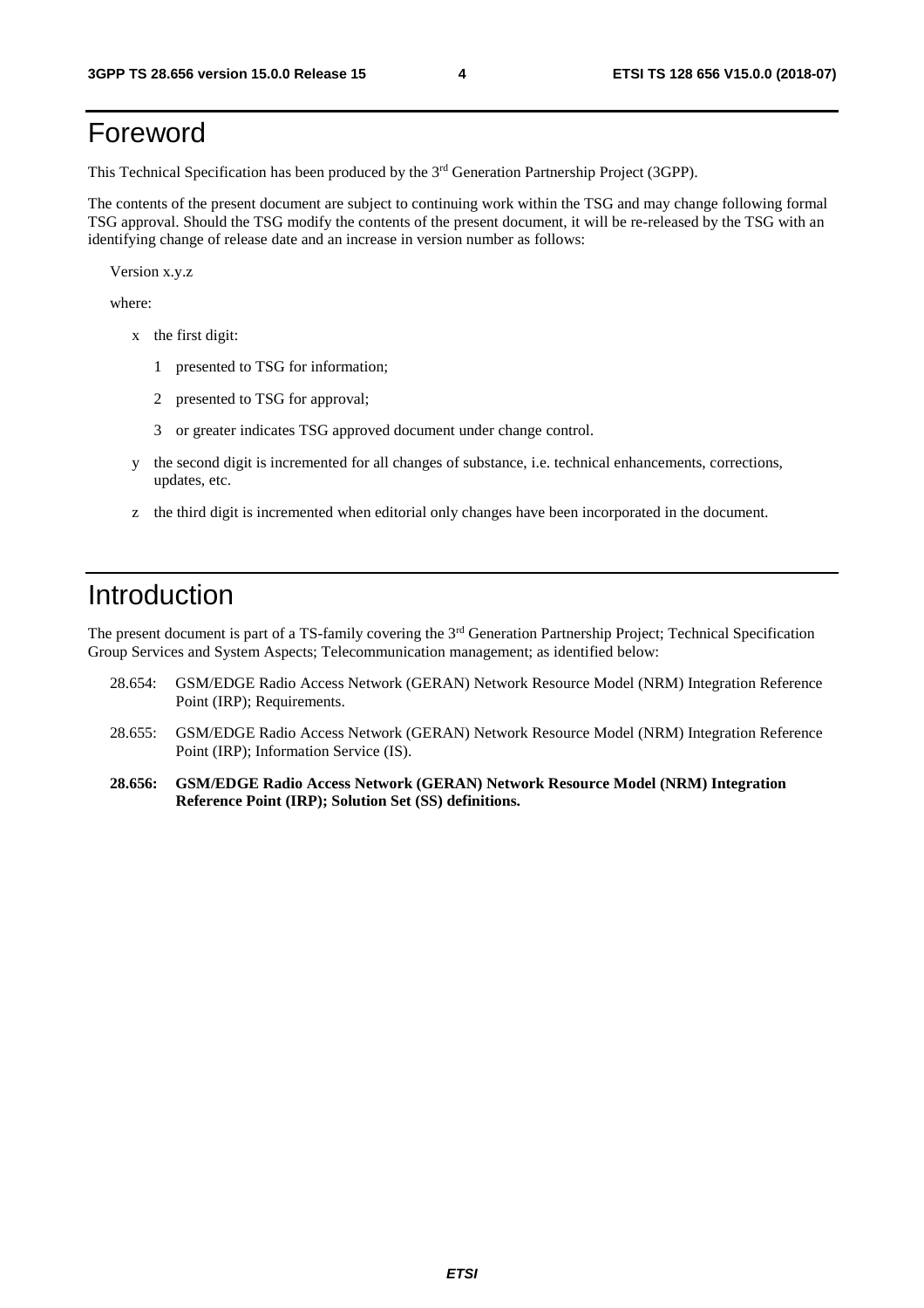# 1 Scope

The present document is part of an Integration Reference Point (IRP) named GERAN Network Resource Model (NRM) IRP, through which an IRPAgent can communicate configuration management information to one or several IRPManagers concerning GERAN resources. The GERAN NRM IRP comprises a set of specifications defining Requirements, a protocol neutral Information Service and one or more Solution Set definitions.

The present document specifies the Solution Set definitions for the GERAN NRM IRP.

This Solution Set specification is related to 3GPP TS 28.655 V14.0.X [4].

### 2 References

The following documents contain provisions which, through reference in this text, constitute provisions of the present document.

- References are either specific (identified by date of publication, edition number, version number, etc.) or non-specific.
- For a specific reference, subsequent revisions do not apply.
- For a non-specific reference, the latest version applies. In the case of a reference to a 3GPP document (including a GSM document), a non-specific reference implicitly refers to the latest version of that document *in the same Release as the present document*.
- [1] 3GPP TS 32.101: "Telecommunication management; Principles and high level requirements".
- [2] 3GPP TS 32.102: "Telecommunication management; Architecture".
- [3] 3GPP TS 32.600: "Telecommunication management; Configuration Management (CM); Concept and high-level requirements".
- [4] 3GPP TS 28.655: "Telecommunication management; GERAN Network Resource Model (NRM) Integration Reference Point (IRP); Information Service (IS)".
- [5] 3GPP TS 32.300: "Telecommunication management; Configuration Management (CM); Name convention for Managed Objects".
- [6] 3GPP TS 28.623: "Telecommunication management; Generic Network Resource Model (NRM) Integration Reference Point (IRP); Solution Set (SS) definitions".
- [7] 3GPP TS 32.616: "Telecommunication management; Configuration Management (CM); Bulk CM Integration Reference Point (IRP); Solution Set (SS) definitions".
- [8] W3C REC-xml11-20060816: "Extensible Markup Language (XML) 1.1 (Second Edition)".
- [9] Void
- [10] W3C XML Schema Definition Language (XSD) 1.1 Part 1: Structures.
- [11] W3C XML Schema Definition Language (XSD) 1.1 Part 2: Datatypes.
- [12] W3C REC-xml-names-20060816: "Namespaces in XML 1.1 (Second Edition)".

### 3 Definitions and abbreviations

### 3.1 Definitions

For terms and definitions please refer to 3GPP TS 32.101 [1], 3GPP TS 32.102 [2], 3GPP TS 32.600 [3] and 3GPP TS 28.655 [4].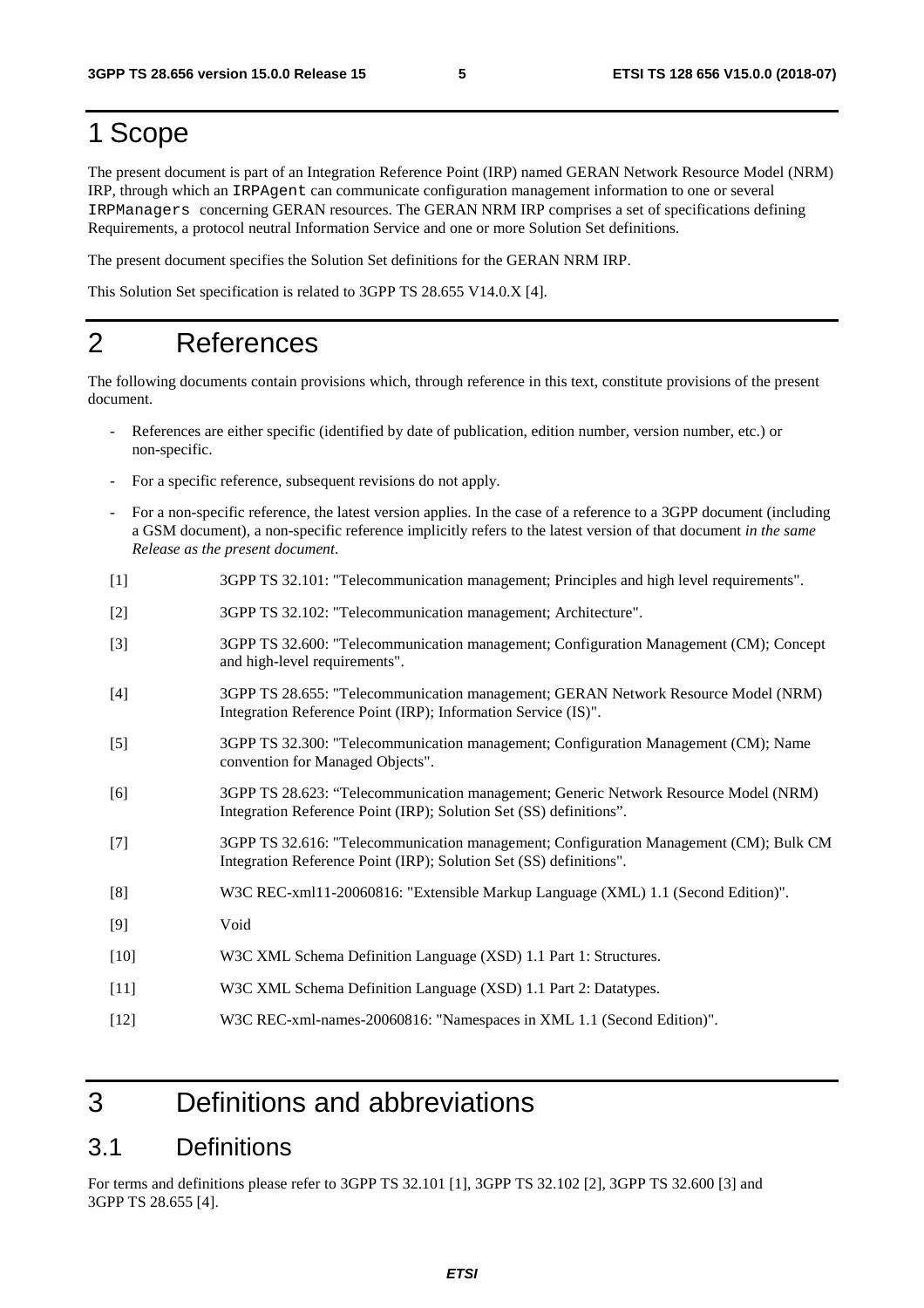**XML file:** See definition of [6].

**XML document:** See definition of [6].

**XML declaration:** See definition of [6].

**XML element:** See definition of [6].

**empty XML** See definition of [6].

**XML content (of an XML element):** See definition of [6].

**XML start-tag:** See definition of [6].

**XML end-tag:** See definition of [6].

**XML empty-element tag:** See definition of [6].

**XML attribute specification:** See definition of [6].

**DTD:** See definition of [6].

**XML schema:** See definition of [6].

**XML namespace:** See definition of [6].

**XML complex type:** See definition of [6].

**XML element type:** See definition of [6].

### 3.2 Abbreviations

For the purposes of the present document, the following abbreviations apply:

| <b>CM</b>    | <b>Configuration Management</b>            |
|--------------|--------------------------------------------|
| <b>CORBA</b> | Common Object Request Broker Architecture  |
| DN           | Distinguished Name                         |
| <b>DTD</b>   | Document Type Definition                   |
| <b>EDGE</b>  | <b>Enhanced Data for GSM Evolution</b>     |
| <b>GERAN</b> | <b>GSM/EDGE Radio Access Network</b>       |
| <b>GSM</b>   | Global System for Mobile communication     |
| <b>IS</b>    | <b>Information Service</b>                 |
| <b>IDL</b>   | Interface Definition Language (OMG)        |
| <b>IOC</b>   | <b>Information Object Class</b>            |
| <b>IRP</b>   | <b>Integration Reference Point</b>         |
| IS.          | <b>Information Service</b>                 |
| MO.          | <b>Managed Object</b>                      |
| <b>MOC</b>   | <b>Managed Object Class</b>                |
| <b>NRM</b>   | Network Resource Model                     |
| OMG          | <b>Object Management Group</b>             |
| SS           | <b>Solution Set</b>                        |
| <b>UMTS</b>  | Universal Mobile Telecommunications System |
| <b>UTRAN</b> | Universal Terrestrial Radio Access Network |
| <b>XML</b>   | eXtensible Markup Language                 |

# 4 Solution Set Definitions

This specification defines the following 3GPP GERAN NRM IRP Solution Set Definitions:

- 3GPP GERAN NRM IRP CORBA SS (Annex A)
- 3GPP GERAN NRM IRP XML Definitions (Annex B)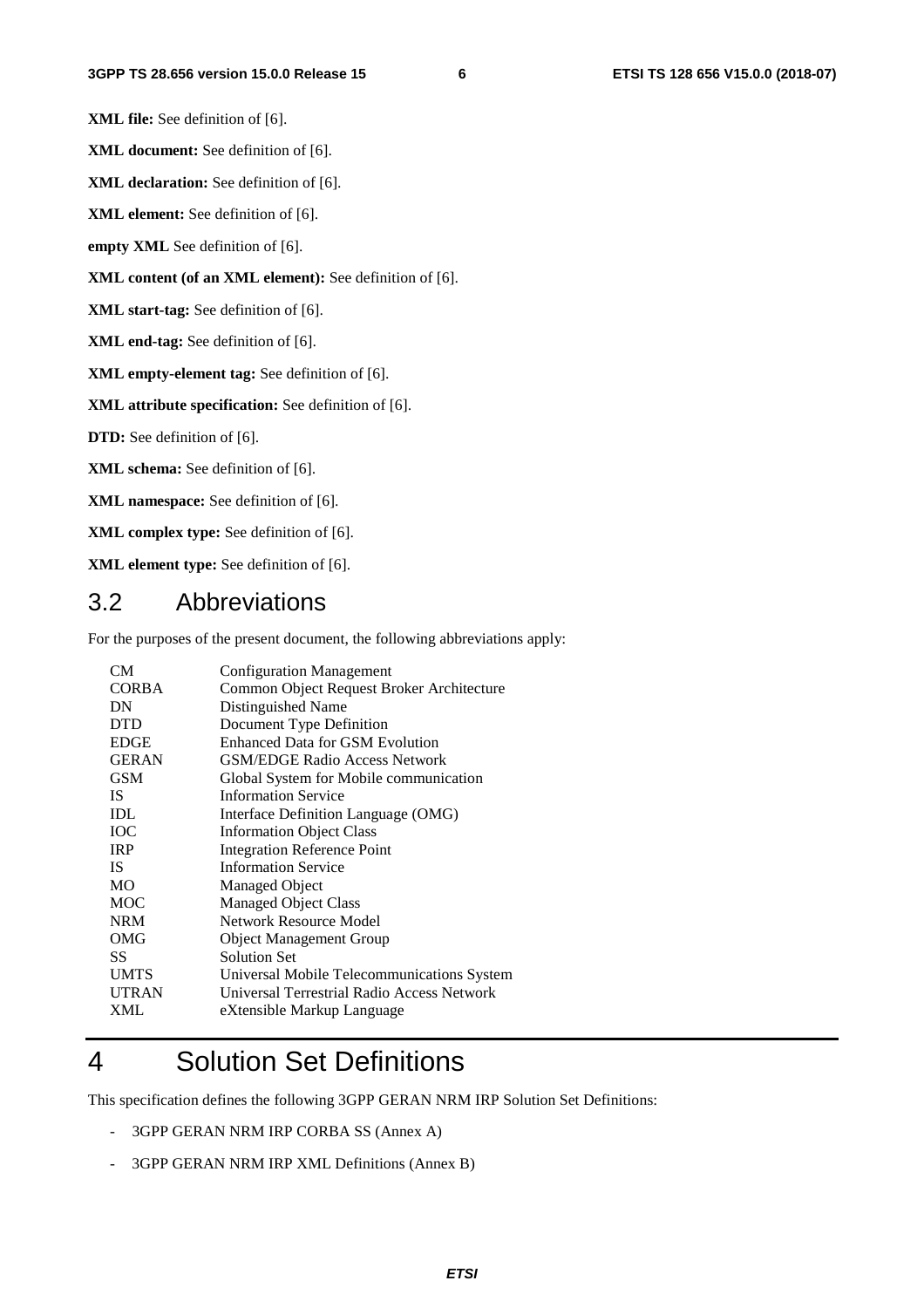# Annex A (normative): CORBA Solution Set

# A.0 General

This annex contains the CORBA Solution Set for the IRP whose semantics is specified in GERAN NRM IRP: Information Service (TS 28.655 [4]).

# A.1 Architectural features

The overall architectural feature of GERAN NRM IRP is specified in 3GPP TS 28.655 [4]. This clause specifies features that are specific to the CORBA SS.

### A.1.1 Syntax for Distinguished Names

See clause A.1.1 of [5].

### A.1.2 Rules for NRM extensions

See clause A.1.2 of [5].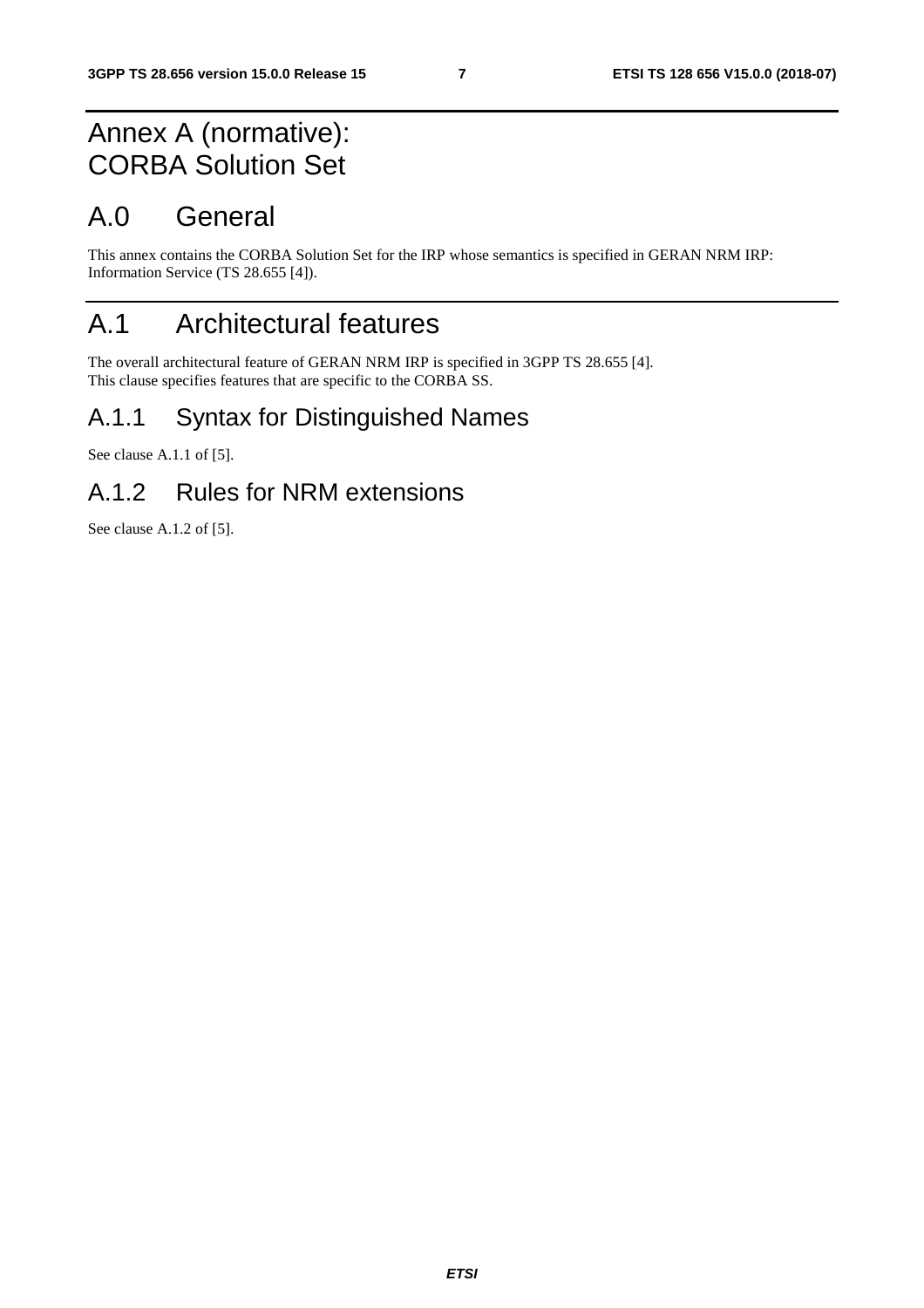# A.2 Mapping

### A.2.1 General mapping

See clause A.2.1 of [5].

# A.2.2 Information Object Class (IOC) mapping

### A.2.2.1 IOC BSSFunction

#### **Mapping from NRM IOC BSSFunction attributes to SS equivalent MOC BssFunction attributes**

| <b>IS Attributes</b> | <b>SS Attributes</b> | <b>SS Type</b> |
|----------------------|----------------------|----------------|
| IQ                   | bssFunctionId        | strina         |
| userLabel            | userLabel            | string         |

### A.2.2.2 IOC BTSSiteMgr

#### **Mapping from NRM IOC BTSSiteMgr attributes to SS equivalent MOC BtsSiteMgr attributes**

| <b>IS Attributes</b> | <b>SS Attributes</b> | <b>SS Type</b>                                              |
|----------------------|----------------------|-------------------------------------------------------------|
| id                   | btsSiteMarId         | string                                                      |
| userLabel            | userLabel            | string                                                      |
| latitude             | latitude             | long                                                        |
| longitude            | longitude            | lona                                                        |
| operationalState     | operationalState     | StateManagementIRPOptConstDefs::Ope<br>rationalStateTypeOpt |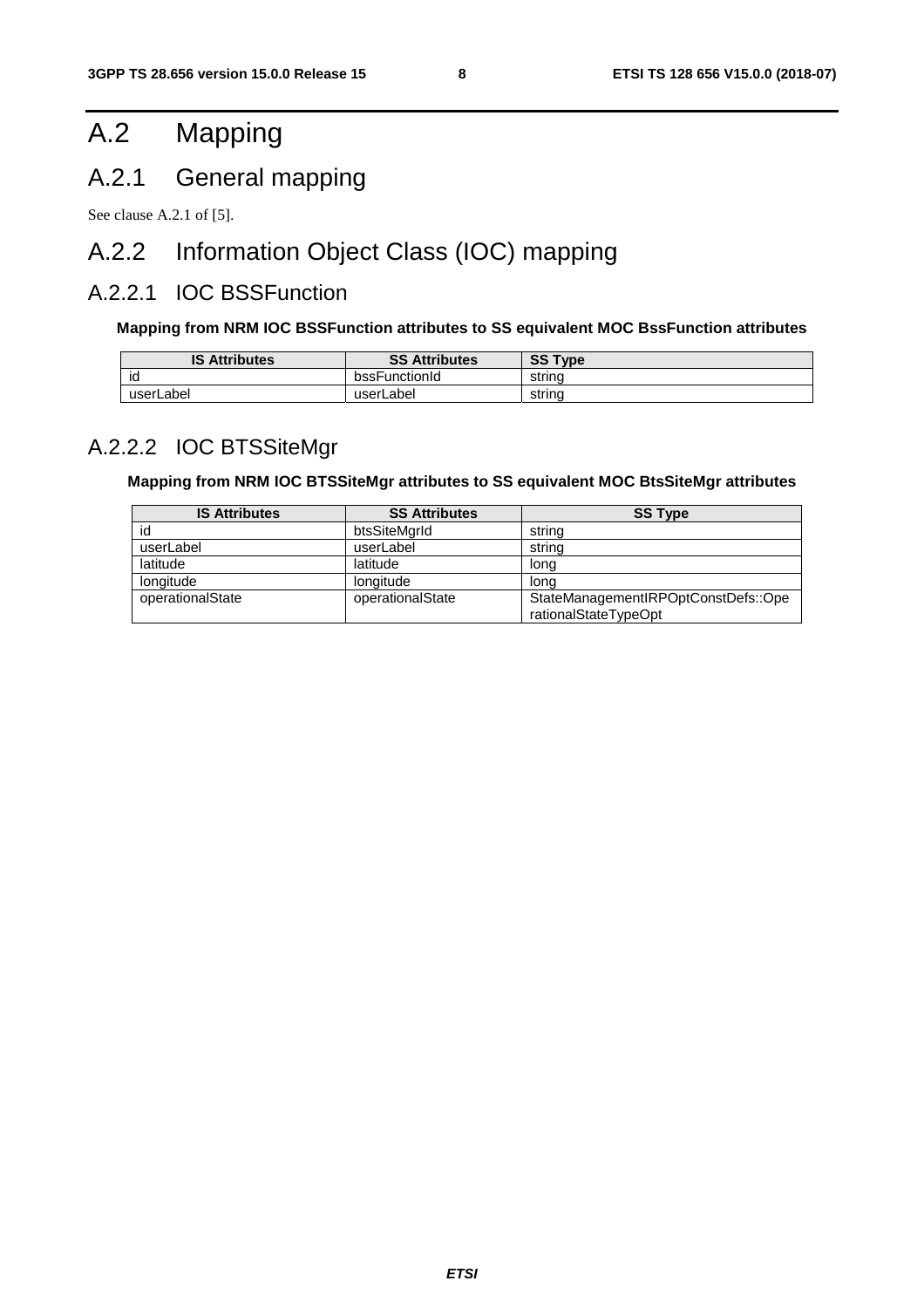### A.2.2.3 IOC GSMCell

#### **Mapping from NRM IOC GSMCell attributes to SS equivalent MOC GsmCell attributes**

| <b>IS Attributes</b> | <b>SS Attributes</b> | <b>SS Type</b>                                                 |
|----------------------|----------------------|----------------------------------------------------------------|
| id                   | gsmCellId            | string                                                         |
| userLabel            | userLabel            | string                                                         |
| cellIdentity         | cellIdentity         | long                                                           |
| cellAllocation       | cellAllocation       | GenericNetworkResourcesIRPSystem::Attrib<br>utesTypes::LongSet |
| ncc                  | ncc                  | long                                                           |
| bcc                  | bcc                  | long                                                           |
| lac                  | lac                  | long                                                           |
| mcc                  | mcc                  | long                                                           |
| mnc                  | mnc                  | long                                                           |
| rac                  | rac                  | long                                                           |
| racc                 | racc                 | long                                                           |
| tsc                  | tsc                  | long                                                           |
| rxLevAccessMin       | rxLevAccessMin       | long                                                           |
| msTxPwrMaxCCH        | msTxPwrMaxCCH        | long                                                           |
| rfHoppingEnabled     | rfHoppingEnabled     | boolean                                                        |
| hoppingSequenceList  | hoppingSequenceList  | GeranNRMAttributeTypes::                                       |
|                      |                      | HoppingSequenceListType                                        |
| plmnPermitted        | plmnPermitted        | long                                                           |

### A.2.2.4 IOC GSMRelation

#### **Mapping from NRM IOC GSMRelation attributes to SS equivalent MOC GsmRelation attributes**

| <b>IS Attributes</b> | <b>SS Attributes</b>   | <b>SS Type</b>                         |
|----------------------|------------------------|----------------------------------------|
| id                   | gsmRelationId          | string                                 |
| adjacentCell         | adjacentCell           | string                                 |
| bcchFrequency        | bcchFrequency          | long                                   |
| ncc                  | ncc                    | long                                   |
| bcc                  | bcc                    | long                                   |
| lac                  | lac                    | long                                   |
| isHOAllowed          | isHOAllowed            | boolean                                |
| isRemoveAllowed      | <i>isRemoveAllowed</i> | boolean                                |
| isESCoveredBy        | isESCoveredBy          | GeranNRMAttributeTypes::IsEsCoveredByE |
|                      |                        | numType                                |

### A.2.2.5 IOC ExternalGSMCell

#### **Mapping from NRM IOC ExternalGSMCell attributes to SS equivalent MOC ExternalGsmCell attributes**

| <b>IS Attributes</b> | <b>SS Attributes</b> | <b>SS Type</b> |
|----------------------|----------------------|----------------|
| id                   | externalGsmCellId    | string         |
| userLabel            | userLabel            | string         |
| cellIdentity         | cellIdentity         | long           |
| bcchFrequency        | bcchFrequency        | long           |
| ncc                  | ncc                  | long           |
| bcc                  | bcc                  | long           |
| Lac                  | lac                  | long           |
| mcc                  | mcc                  | long           |
| mnc                  | mnc                  | long           |
| rac                  | rac                  | long           |
| racc                 | racc                 | long           |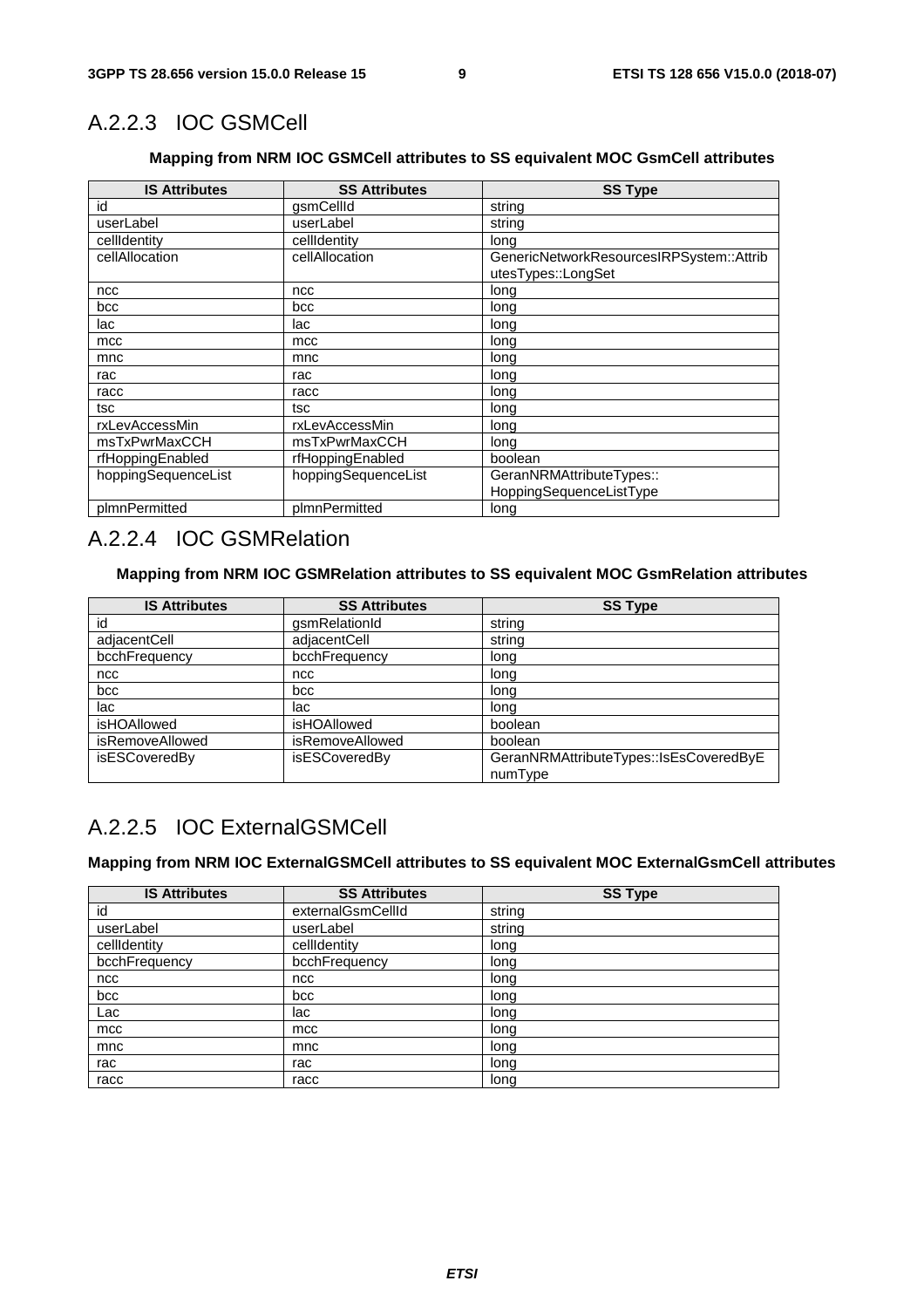### A.2.2.6 IOC ExternalBSSFunction

#### **Mapping from NRM IOC ExternalBSSFunction attributes to SS equivalent MOC ExternalBssFunction attributes**

| <b>IS Attributes</b> | <b>SS Attributes</b>  | <b>SS Type</b> |
|----------------------|-----------------------|----------------|
| ıd                   | externalBssFunctionId | strina         |
| userLabel            | userLabel             | strina         |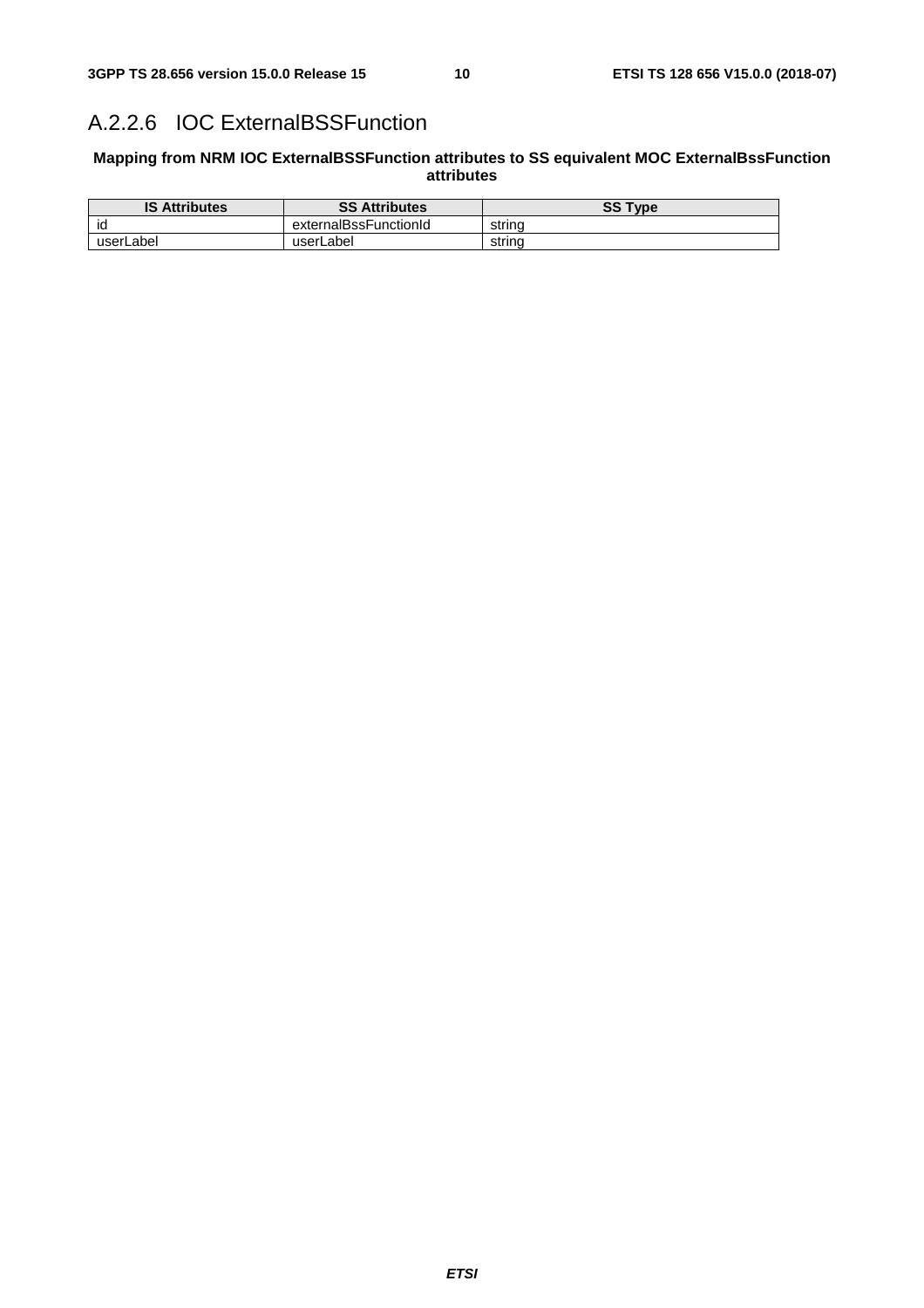# A.3 Solution Set definitions

### A.3.1 IDL definition structure

Clause A.3.2 defines the MO classes for the GERAN NRM IRP.

# A.3.2 IDL specification "GeranNetworkResourcesNRMDefs.idl"

```
//File: GeranNetworkResourcesNRMDefs.idl 
#ifndef GeranNetworkResourcesNRMDefs_idl 
#define GeranNetworkResourcesNRMDefs_idl 
#include "GenericNetworkResourcesNRMDefs.idl" 
#pragma prefix "3gppsa5.org" 
/** 
  * This module defines constants for each MO class name and 
  * the attribute names for each defined MO class. 
  */ 
module GeranNetworkResourcesNRMDefs 
{ 
 /** 
        * Definitions for MO class BssFunction 
        */ 
       interface BssFunction : GenericNetworkResourcesNRMDefs::ManagedFunction 
      \left\{ \right. const string CLASS = "BssFunction"; 
          // Attribute Names 
          // 
          const string bssFunctionId = "bssFunctionId"; 
}; 
       /** 
        * Definitions for MO class BtsSiteMgr 
        */ 
       interface BtsSiteMgr : GenericNetworkResourcesNRMDefs::ManagedFunction 
       { 
          const string CLASS = "BtsSiteMgr"; 
          // Attribute Names 
          // 
          const string btsSiteMgrId = "btsSiteMgrId"; 
          const string latitude = "latitude"; 
          const string longitude = "longitude"; 
          const string operationalState = "operationalState"; 
}; 
       /** 
        * Definitions for MO class GsmCell 
        */ 
       interface GsmCell : GenericNetworkResourcesNRMDefs::ManagedFunction 
       { 
         const string CLASS = "GsmCell";
          // Attribute Names 
          // 
         const string gsmCellId = "gsmCellId";
          const string cellIdentity = "cellIdentity"; 
          const string cellAllocation = "cellAllocation"; 
const string ncc = "ncc";
 const string bcc = "bcc"; 
         const string lac = "lac";
         const string mcc = "mcc";
         const string mnc = "mnc";
          const string rac = "rac"; 
         const string racc = "racc";
          const string tsc = "tsc"; 
          const string rxLevAccessMin = "rxLevAccessMin"; 
          const string msTxPwrMaxCCH = "msTxPwrMaxCCH"; 
          const boolean rfHoppingEnabled = "rfHoppingEnabled"; 
          const string hoppingSequenceList = "hoppingSequenceList"; 
          const string plmnPermitted = "plmnPermitted"; 
}; 
       /** 
        * Definitions for MO class GsmRelation 
        */ 
       interface GsmRelation :GenericNetworkResourcesNRMDefs::Top 
       { 
          const string CLASS = "GsmRelation";
```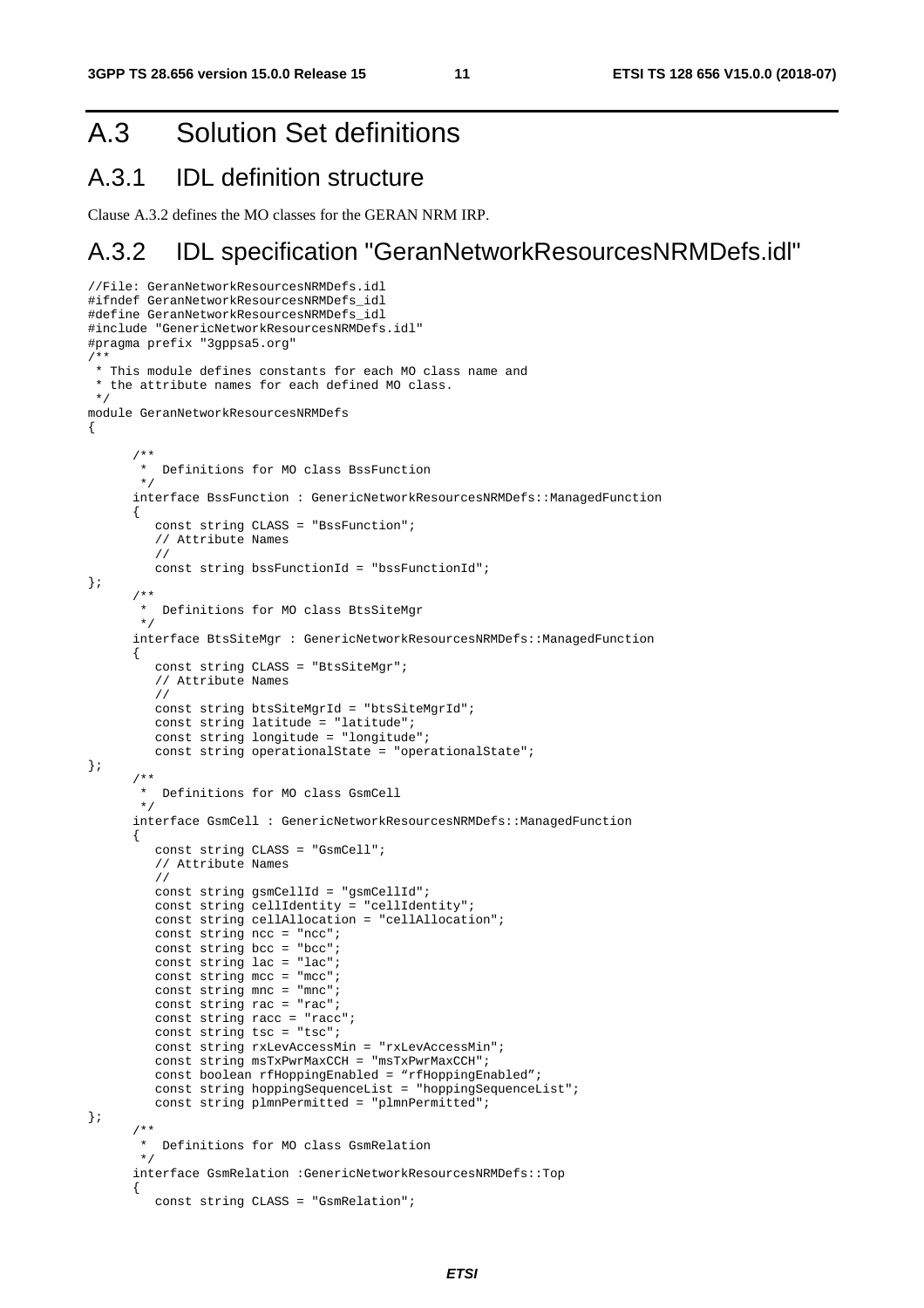```
 // Attribute Names 
          // 
          const string gsmRelationId = "gsmRelationId"; 
         const string adjacentCell = "adjacentCell";
          const string bcchFrequency = "bcchFrequency"; 
         const string ncc = "nc";
 const string bcc = "bcc"; 
 const string lac = "lac"; 
          const string isHOAllowed = "isHOAllowed"; 
          const string isRemoveAllowed = "isRemoveAllowed"; 
          const string isESCoveredBy = "isESCoveredBy"; 
}; 
       /** 
        * Definitions for MO class ExternalGsmCell 
        */ 
       interface ExternalGsmCell : GenericNetworkResourcesNRMDefs::ManagedFunction 
       { 
         const string CLASS = "ExternalGsmCell";
          // Attribute Names 
          // 
          const string externalGsmCellId = "externalGsmCellId"; 
          const string cellIdentity = "cellIdentity"; 
          const string bcchFrequency = "bcchFrequency"; 
         const string ncc = "ncc";
         const string bcc = "bcc";const string lac = "lac";const string mcc = "mcc";
          const string mnc = "mnc"; 
         const string rac = "rac";
          const string racc = "racc"; 
}; 
       /** 
        * Definitions for MO class ExternalBssFunction 
        */ 
       interface ExternalBssFunction : GenericNetworkResourcesNRMDefs::ManagedFunction 
       { 
          const string CLASS = "ExternalBssFunction"; 
          // Attribute Names 
          // 
          const string externalBssFunctionId = "externalBssFunctionId"; 
}; 
}; 
module GeranNRMAttributeTypes 
{ 
       enum isEsCoveredByEnumType 
       { 
        no, 
        partial, 
        yes 
       }; 
     typedef sequence<boolean> MAType; 
     struct HoppingSequenceType 
     { 
         MAType ma; 
         short hsn; 
     }; 
     typedef sequence<HoppingSequenceType> HoppingSequenceListType; 
}; 
#endif
```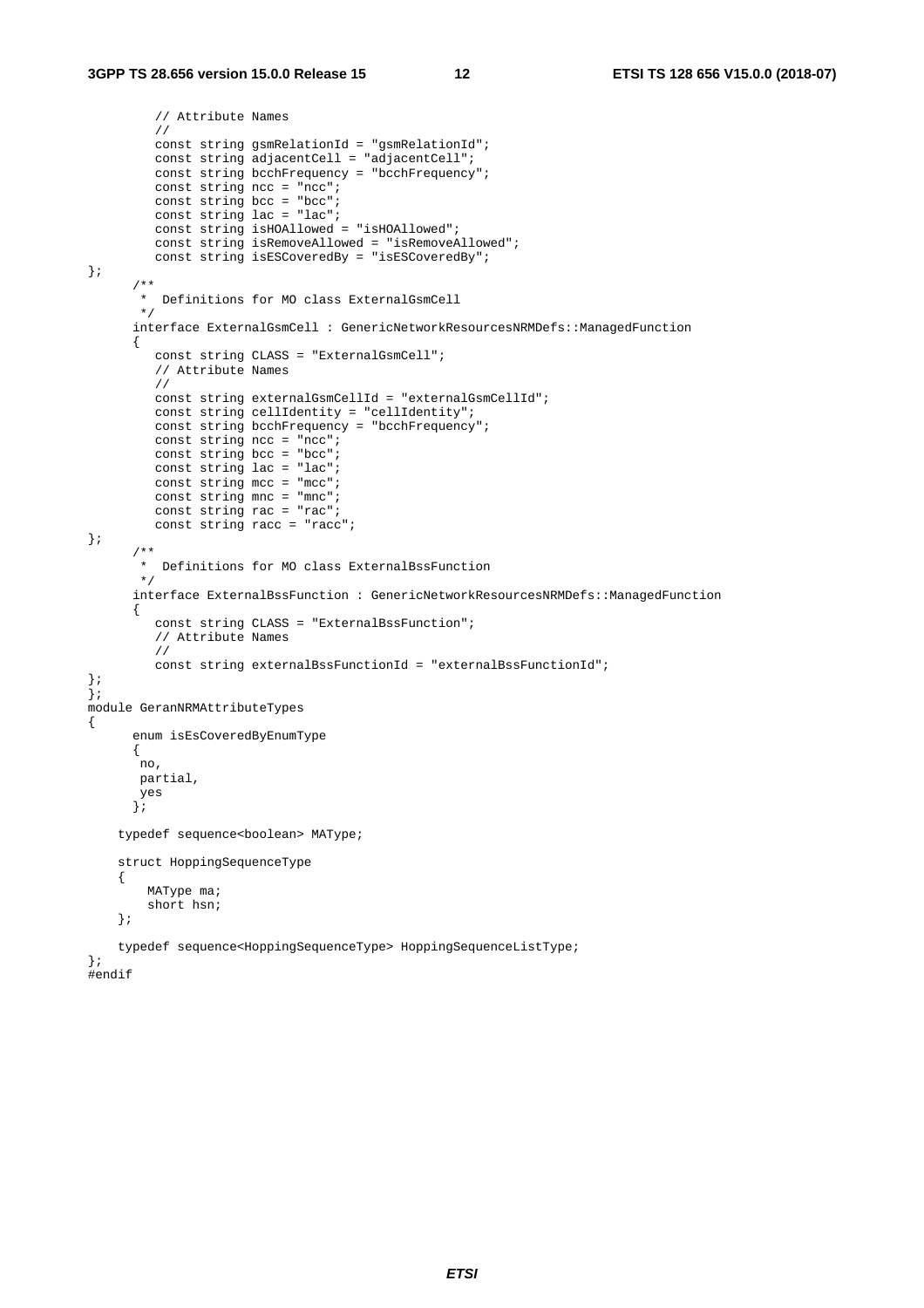# Annex B (normative): XML Definitions

# B.0 General

This annex contains the XML Definitions for the GERAN NRM IRP as it applies to Itf-N, in accordance with GERAN NRM IRP IS definitions [4].

The XML file formats are based on XML [8], XML Schema [10] [11] and XML Namespace [12] standards.

# B.1 Architectural features

### B.1.0 General

The overall architectural feature of GERAN NRM IRP is specified in 3GPP TS 28.655 [4].

This clause specifies features that are specific to the Schema definitions.

### B.1.1 Syntax for Distinguished Names

The syntax of a Distinguished Name is defined in 3GPP TS 32.300 [5].

# B.2 Mapping

### B.2.1 General mapping

An IOC maps to an XML element of the same name as the IOC's name in the IS. An IOC attribute maps to a subelement of the corresponding IOC's XML element, and the name of this sub-element is the same as the attribute's name in the IS.

### B.2.2 Information Object Class (IOC) mapping

The mapping is nNot present in the current version of this specification.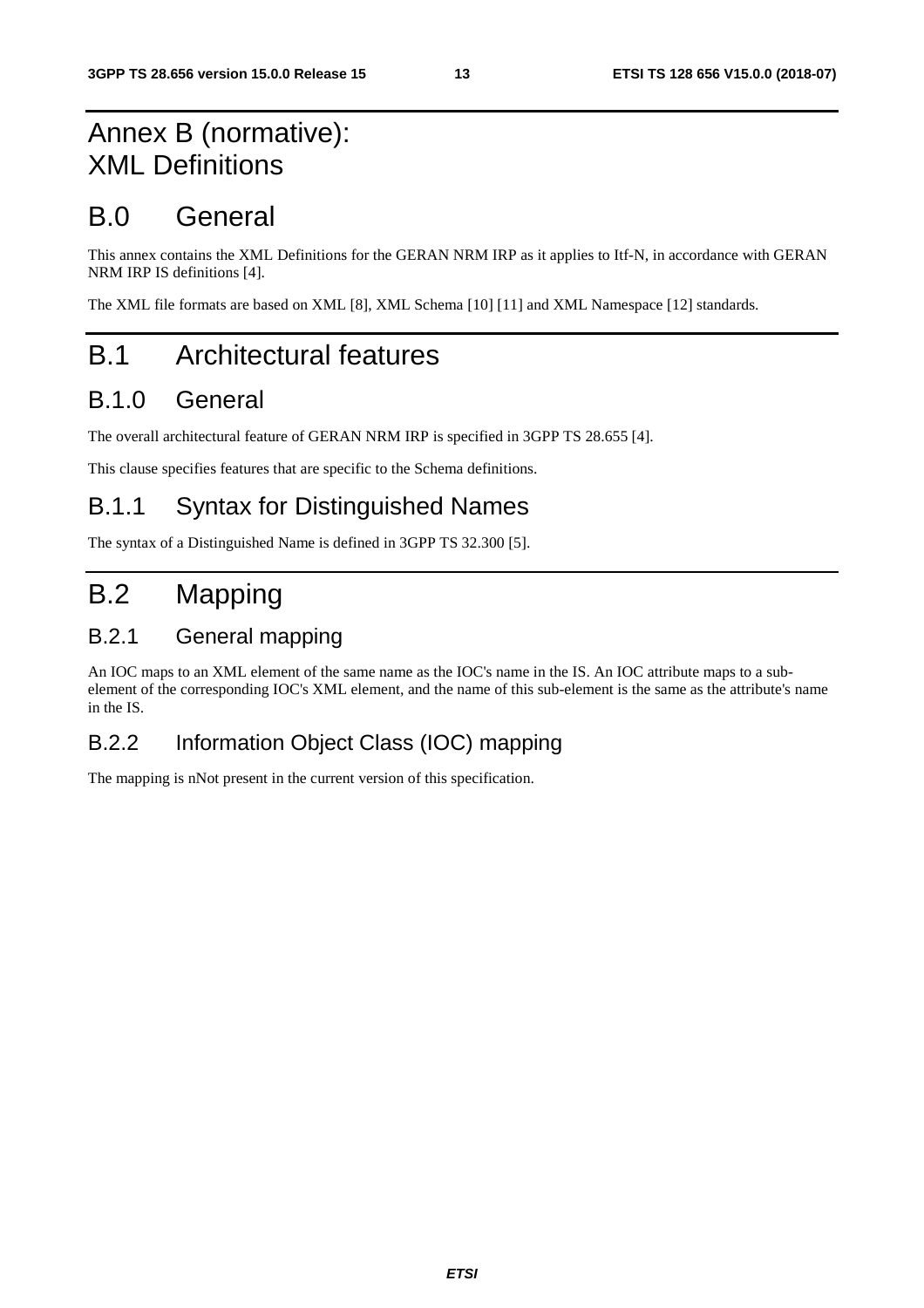# B.3 Solution Set definitions

### B.3.1 XML definition structure

The overall description of the file format of configuration data XML files is provided by 3GPP TS 32.616 [7].

Annex B.3.3 of the present document defines the NRM-specific XML schema geranNrm.xsd for the GERAN Network Resources IRP NRM defined in 3GPP TS 32.652 [4].

XML schema geranNrm.xsd explicitly declares NRM-specific XML element types for the related NRM.

The definition of those NRM-specific XML element types complies with the generic mapping rules defined in 3GPP TS 32.616 [7].

### B.3.2 Graphical Representation

The graphical representation is not present in the current version of this specification.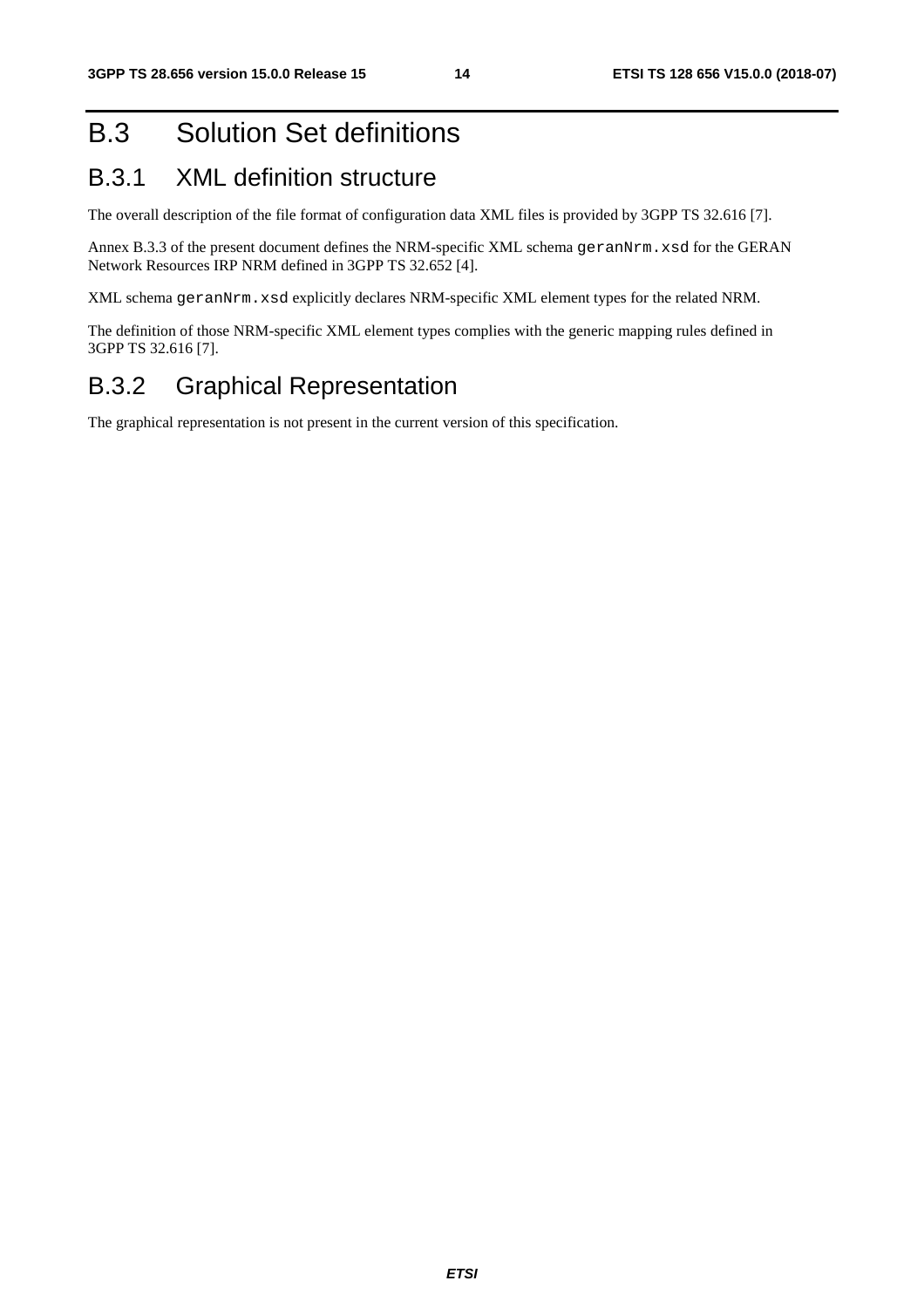<?xml version="1.1" encoding="UTF-8"?>

### B.3.3 XML schema "geranNrm.xsd"

```
2 + - 3GPP TS 28.656 GERAN NRM IRP 
  Bulk CM Configuration data file NRM-specific XML schema 
  geranNrm.xsd 
--&><schema 
  xmlns="http://www.w3.org/2001/XMLSchema" 
   xmlns:xn="http://www.3gpp.org/ftp/specs/archive/28_series/28.623#genericNrm" 
   xmlns:un="http://www.3gpp.org/ftp/specs/archive/28_series/28.653#utranNrm" 
  xmlns:gn="http://www.3gpp.org/ftp/specs/archive/28_series/28.656#geranNrm" 
   xmlns:sm="http://www.3gpp.org/ftp/specs/archive/28_series/28.626#stateManagementIRP" 
   xmlns:en="http://www.3gpp.org/ftp/specs/archive/28_series/28.659#eutranNrm" 
   xmlns:sp="http://www.3gpp.org/ftp/specs/archive/28_series/28.629#sonPolicyNrm" 
   xmlns:gr="http://www.3gpp.org/ftp/specs/archive/28_series/28.663#genericRanNrm" 
   targetNamespace="http://www.3gpp.org/ftp/specs/archive/28_series/28.656#geranNrm" 
   elementFormDefault="qualified" 
\rightarrow<import 
    namespace= 
"http://www.3gpp.org/ftp/specs/archive/28_series/28.623#genericNrm" 
   /> 
<import 
    namespace= 
"http://www.3gpp.org/ftp/specs/archive/28_series/28.653#utranNrm" 
  /<import 
   namespace= 
"http://www.3gpp.org/ftp/specs/archive/28_series/28.626#stateManagementIRP" 
  /<import 
    namespace= 
"http://www.3gpp.org/ftp/specs/archive/28_series/28.659#eutranNrm" 
  /<import 
    namespace= 
"http://www.3gpp.org/ftp/specs/archive/28_series/28.629#sonPolicyNrm" 
  /> 
<import 
    namespace= 
"http://www.3gpp.org/ftp/specs/archive/28_series/28.663#genericRanNrm" 
 / <simpleType name="isESCoveredByEnumType"> 
     <restriction base="string"> 
      <enumeration value="no"/> 
       <enumeration value="partial"/> 
       <enumeration value="yes"/> 
     </restriction> 
   </simpleType> 
   <complexType name="MA"> 
     <sequence> 
       <element name="rfSelected" type="boolean" minOccurs="0"/> 
     </sequence> 
   </complexType> 
   <complexType name="HoppingSequence"> 
     <sequence> 
       <element name="ma" type="gn:MA" minOccurs="0"/> 
       <element name="hsn" type="short" minOccurs="0"/> 
     </sequence> 
   </complexType> 
   <complexType name="HoppingSequenceList"> 
     <sequence> 
       <element name="hoppingSequence" type="gn:HoppingSequence" minOccurs="0"/> 
     </sequence> 
   </complexType> 
   <!-- GERAN Network Resources IRP NRM class associated XML elements -->
```
<element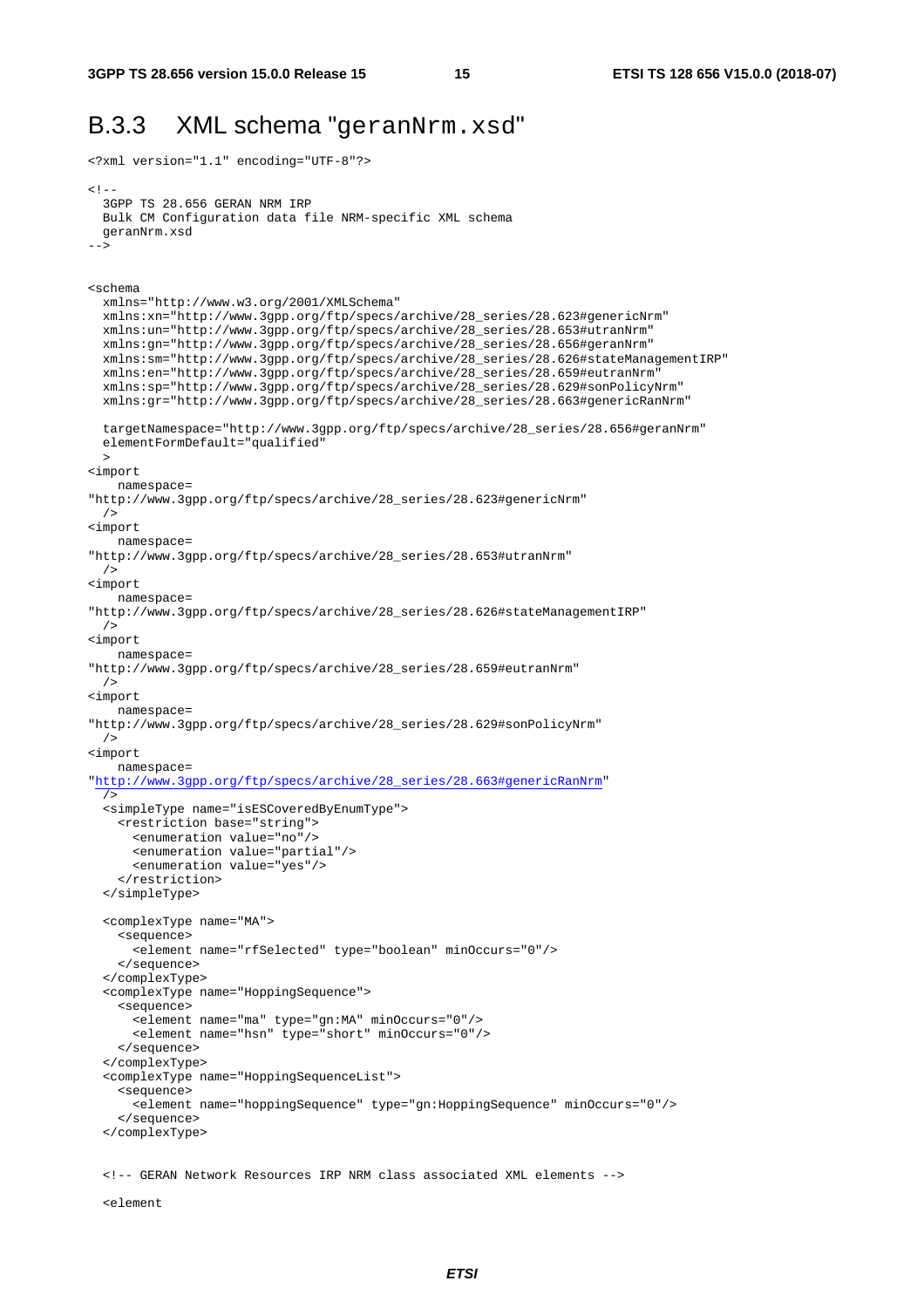```
 name="BssFunction" 
     substitutionGroup="xn:ManagedElementOptionallyContainedNrmClass" 
\rightarrow <complexType> 
       <complexContent> 
          <extension base="xn:NrmClass"> 
            <sequence> 
              <element name="attributes" minOccurs="0"> 
                <complexType> 
                  <all> 
                     <element name="userLabel"/> 
                                        <element name="vnfParametersList" 
type="xn:vnfParametersListType" minOccurs="0"/> 
                 \langleall\rangle </complexType> 
              </element> 
              <choice minOccurs="0" maxOccurs="unbounded"> 
                <element ref="gn:BtsSiteMgr"/> 
                <element ref="xn:VsDataContainer"/> 
              </choice> 
            </sequence> 
          </extension> 
       </complexContent> 
     </complexType> 
   </element> 
   <element name="BtsSiteMgr"> 
     <complexType> 
       <complexContent> 
          <extension base="xn:NrmClass"> 
            <sequence> 
              <element name="attributes" minOccurs="0"> 
                <complexType> 
                 \overline{\text{call}} <element name="userLabel"/> 
                     <element name="vnfParametersList" type="xn:vnfParametersListType" minOccurs="0"/> 
                     <element ref="gr:latitude" minOccurs="0"/> 
                     <element ref="gr:longitude" minOccurs="0"/> 
                     <element 
                        name="operationalState" 
                        type="sm:operationalStateType" 
                     minOccurs="0" 
 /> 
                 \langleall\rangle </complexType> 
              </element> 
              <choice minOccurs="0" maxOccurs="unbounded"> 
                <element ref="gn:GsmCell"/> 
                <element ref="xn:VsDataContainer"/> 
              </choice> 
              <choice minOccurs="0" maxOccurs="1"> 
                <element ref="sp:InterRatEsPolicies"/> 
              </choice> 
            </sequence> 
          </extension> 
       </complexContent> 
     </complexType> 
   </element> 
   <element name="GsmCell"> 
     <complexType> 
       <complexContent> 
          <extension base="xn:NrmClass"> 
            <sequence> 
              <element name="attributes" minOccurs="0"> 
                <complexType> 
                  <all> 
                    <element name="userLabel"/> 
                     <element name="vnfParametersList" type="xn:vnfParametersListType" minOccurs="0"/> 
                     <element name="cellIdentity"/> 
                     <element name="cellAllocation"/> 
                     <element name="ncc"/> 
                     <element name="bcc"/> 
                     <element name="lac"/> 
                     <element name="mcc"/> 
                     <element name="mnc"/> 
                     <element name="rac" minOccurs="0"/> 
                     <element name="racc" minOccurs="0"/>
```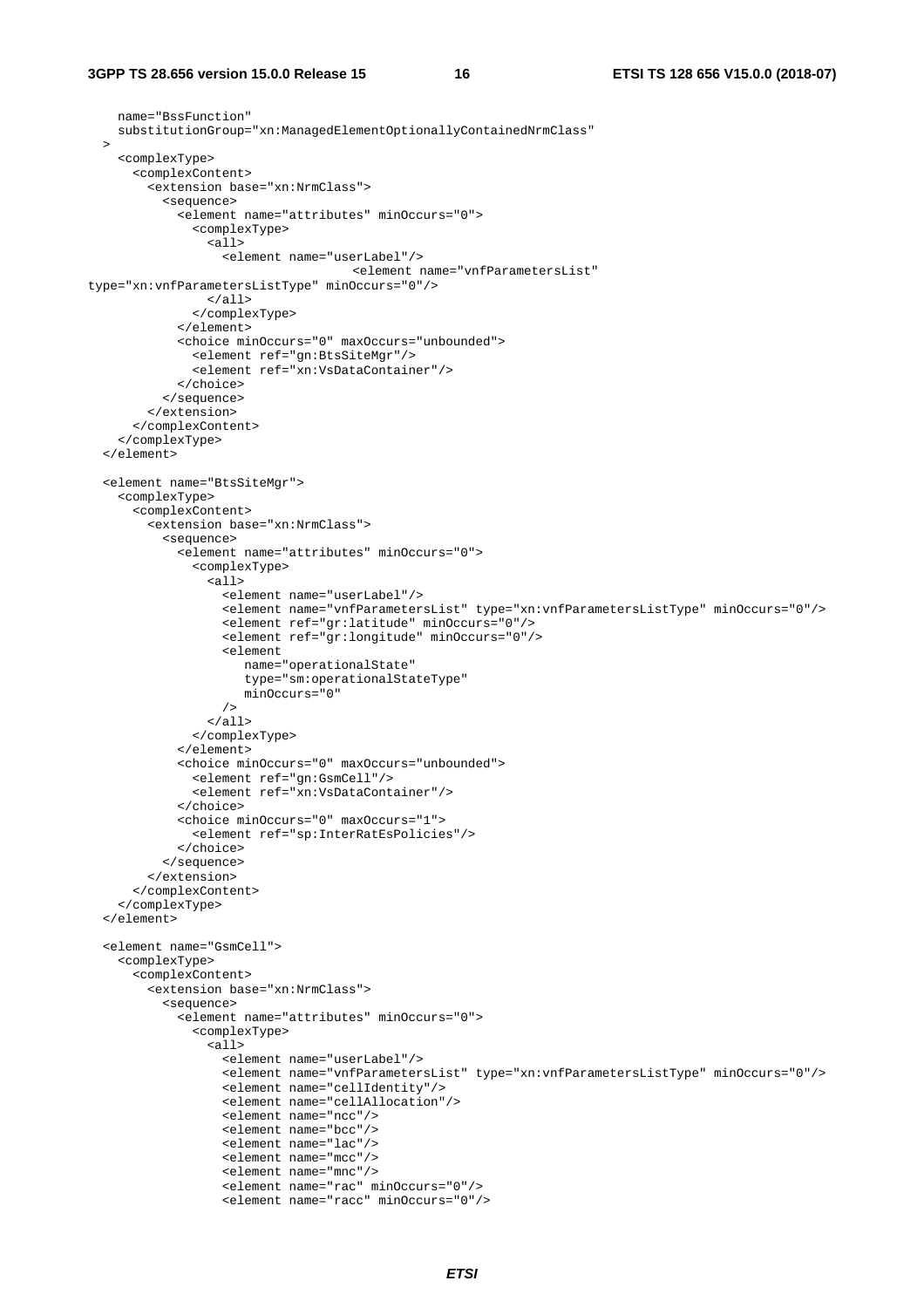```
 <element name="tsc" minOccurs="0"/> 
                  <element name="rxLevAccessMin"/> 
                  <element name="msTxPwrMaxCCH"/> 
                  <element name="rfHoppingEnabled"/> 
                  <element name="hoppingSequenceList"/> 
                  <element name="plmnPermitted"/> 
                </all> 
              </complexType> 
            </element> 
            <choice minOccurs="0" maxOccurs="unbounded"> 
              <element ref="gn:GsmRelation"/> 
              <element ref="un:UtranRelation"/> 
              <element ref="en:EUtranRelation"/> 
              <element ref="xn:VsDataContainer"/> 
              <element ref="gn:GsmCellOptionallyContainedNrmClass"/> 
            </choice> 
            <choice minOccurs="0" maxOccurs="1"> 
              <element ref="sp:InterRatEsPolicies"/> 
            </choice> 
          </sequence> 
       </extension> 
     </complexContent> 
   </complexType> 
 </element> 
 <element name="GsmRelation"> 
   <complexType> 
     <complexContent> 
       <extension base="xn:NrmClass"> 
          <sequence> 
            <element name="attributes" minOccurs="0"> 
              <complexType> 
               \overline{311} <element name="adjacentCell"/> 
                  <element name="bcchFrequency" minOccurs="0"/> 
                  <element name="ncc" minOccurs="0"/> 
                  <element name="bcc" minOccurs="0"/> 
                  <element name="lac" minOccurs="0"/> 
                  <element name="isRemoveAllowed" type="boolean" minOccurs="0"/> 
                  <element name="isHOAllowed" type="boolean" minOccurs="0"/> 
                  <element name="isESCoveredBy" type="gn:isESCoveredByEnumType" minOccurs="0"/> 
               \langleall\rangle </complexType> 
            </element> 
            <choice minOccurs="0" maxOccurs="unbounded"> 
              <element ref="xn:VsDataContainer"/> 
            </choice> 
         </sequence> 
       </extension> 
     </complexContent> 
   </complexType> 
 </element> 
 <element 
  name="ExternalGsmCell" 
  substitutionGroup="xn:SubNetworkOptionallyContainedNrmClass" 
\sim <complexType> 
     <complexContent> 
       <extension base="xn:NrmClass"> 
          <sequence> 
            <element name="attributes" minOccurs="0"> 
              <complexType> 
                <all> 
                  <element name="userLabel"/> 
                  <element name="vnfParametersList" type="xn:vnfParametersListType" minOccurs="0"/> 
                  <element name="cellIdentity"/> 
                  <element name="bcchFrequency"/> 
                  <element name="ncc"/> 
                  <element name="bcc"/> 
                  <element name="lac"/> 
                  <element name="mcc"/> 
                  <element name="mnc"/> 
                  <element name="rac" minOccurs="0"/> 
                  <element name="racc" minOccurs="0"/> 
                </all> 
              </complexType> 
            </element>
```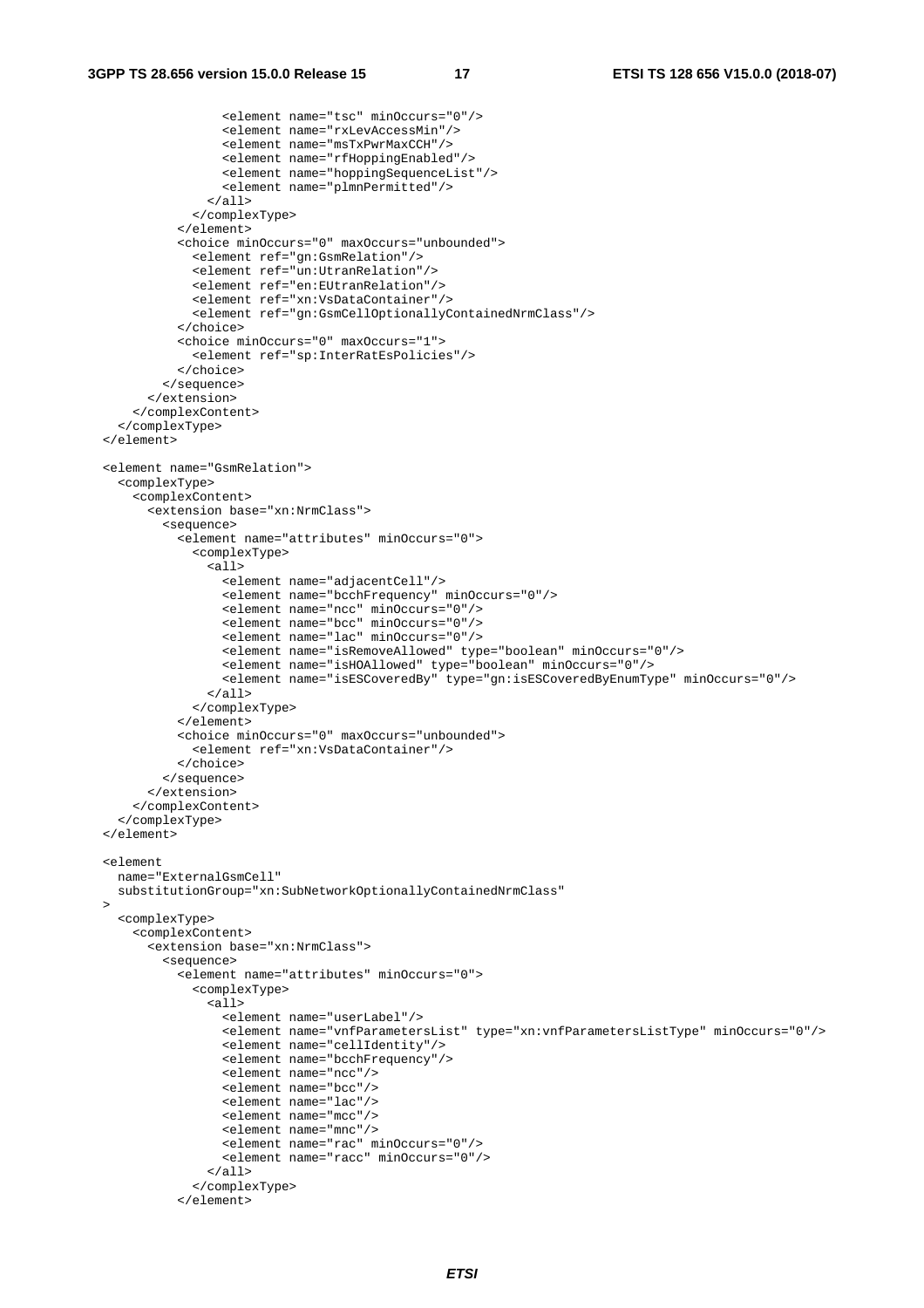```
 <choice minOccurs="0" maxOccurs="unbounded"> 
                <element ref="xn:VsDataContainer"/> 
              </choice> 
             <choice minOccurs="0" maxOccurs="1"> 
               <element ref="sp:InterRatEsPolicies"/> 
              </choice> 
           </sequence> 
         </extension> 
       </complexContent> 
     </complexType> 
   </element> 
   <element 
    name="ExternalBssFunction" 
    substitutionGroup="xn:SubNetworkOptionallyContainedNrmClass" 
   > 
     <complexType> 
       <complexContent> 
         <extension base="xn:NrmClass"> 
           <sequence> 
             <element name="attributes" minOccurs="0"> 
                <complexType> 
                  <all> 
                    <element name="userLabel"/> 
                    <element name="vnfParametersList" type="xn:vnfParametersListType" minOccurs="0"/> 
                  </all> 
                </complexType> 
              </element> 
              <choice minOccurs="0" maxOccurs="unbounded"> 
                <element ref="gn:ExternalGsmCell"/> 
                <element ref="xn:VsDataContainer"/> 
              </choice> 
           </sequence> 
         </extension> 
       </complexContent> 
     </complexType> 
   </element> 
<element name="GsmCellOptionallyContainedNrmClass" type="xn:NrmClass" abstract="true"/> 
</schema>
```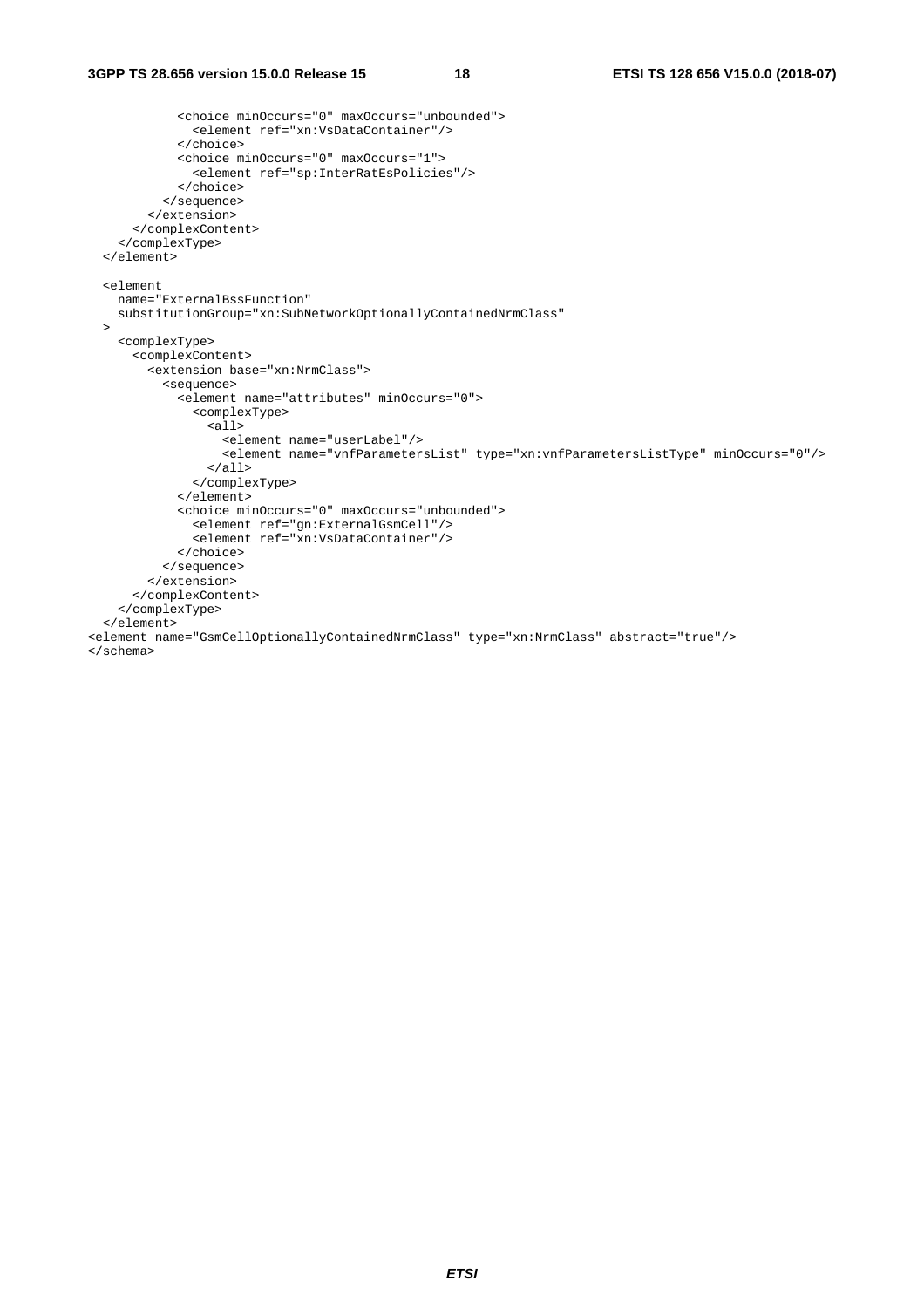# Annex C (informative): Change history

| <b>Change history</b> |       |                         |  |  |                                                                                          |        |  |                 |  |  |
|-----------------------|-------|-------------------------|--|--|------------------------------------------------------------------------------------------|--------|--|-----------------|--|--|
| <b>Date</b>           |       | TSG # TSG Doc. CR   Rev |  |  | <b>Subject/Comment</b>                                                                   | lCat I |  |                 |  |  |
| 2014-06               |       | SA#64 SP-140332 001     |  |  | upgrade XSD                                                                              |        |  | $11.0.0$ 11.1.0 |  |  |
|                       |       | SP-140332 002           |  |  | Use the latest version of 32.656 as base                                                 |        |  |                 |  |  |
|                       |       | SP-140359 003           |  |  | remove the feature support statements                                                    |        |  |                 |  |  |
| 2014-09               |       | SA#65 SP-140560 005     |  |  | Update the link from Solution Set to Information Service due to the<br>end of Release 12 | C      |  | 11.1.0 12.0.0   |  |  |
| 2016-01               | SA#70 |                         |  |  | 12.0.0 13.0.0<br>Upgrade to Rel-13(MCC)                                                  |        |  |                 |  |  |
| 2016-03               |       | SA#71 SP-160031 008 -   |  |  | 13.0.0 13.1.0<br>Make the XML schema well formed<br>A                                    |        |  |                 |  |  |

| <b>Change history</b> |                |             |           |            |            |                                                                   |            |  |
|-----------------------|----------------|-------------|-----------|------------|------------|-------------------------------------------------------------------|------------|--|
| <b>Date</b>           | <b>Meeting</b> | <b>TDoc</b> | <b>CR</b> | <b>Rev</b> | <b>Cat</b> | Subject/Comment                                                   | <b>New</b> |  |
|                       |                |             |           |            |            |                                                                   | version    |  |
| 2016-06               | SA#72          | SP-160408   | 0011      |            | Α          | Correct the definition of hoppingSequenceList - Align with 28.655 | 13.2.0     |  |
| 2016-06               | SA#72          | SP-160407   | 0012      |            | F          | Update the link from IRP Solution Set to IRP Information Service  | 13.2.0     |  |
| 2016-06               | SA#72          | SP-160408   | 0015      | ۰.         | A          | Namespace reference for the XML attributes "latitude" and         | 13.2.0     |  |
|                       |                |             |           |            |            | "longitude" is missing                                            |            |  |
| 2016-09               | SA#73          | SP-160620   | 0016      |            | F          | Correct the link from IRP Solution Set to IRP Information Service | 13.3.0     |  |
| 2017-03               | SA#75          |             |           |            |            | Promotion to Release 14 without technical change                  | 14.0.0     |  |
| 2017-06               | SA#76          | SP-170514   | 0017      |            |            | Update link from IRP SS to IS                                     | 14.1.0     |  |
| 2017-06               | SA#76          | SP-170510   | 0018      |            | B          | Update the XML Schema definitions to align with IS to support     | 14.1.0     |  |
|                       |                |             |           |            |            | Configuration Management for mobile networks that include         |            |  |
|                       |                |             |           |            |            | virtualized network functions                                     |            |  |
| 2018-06               | -              |             |           |            |            | Update to Rel-15 version (MCC)                                    | 15.0.0     |  |